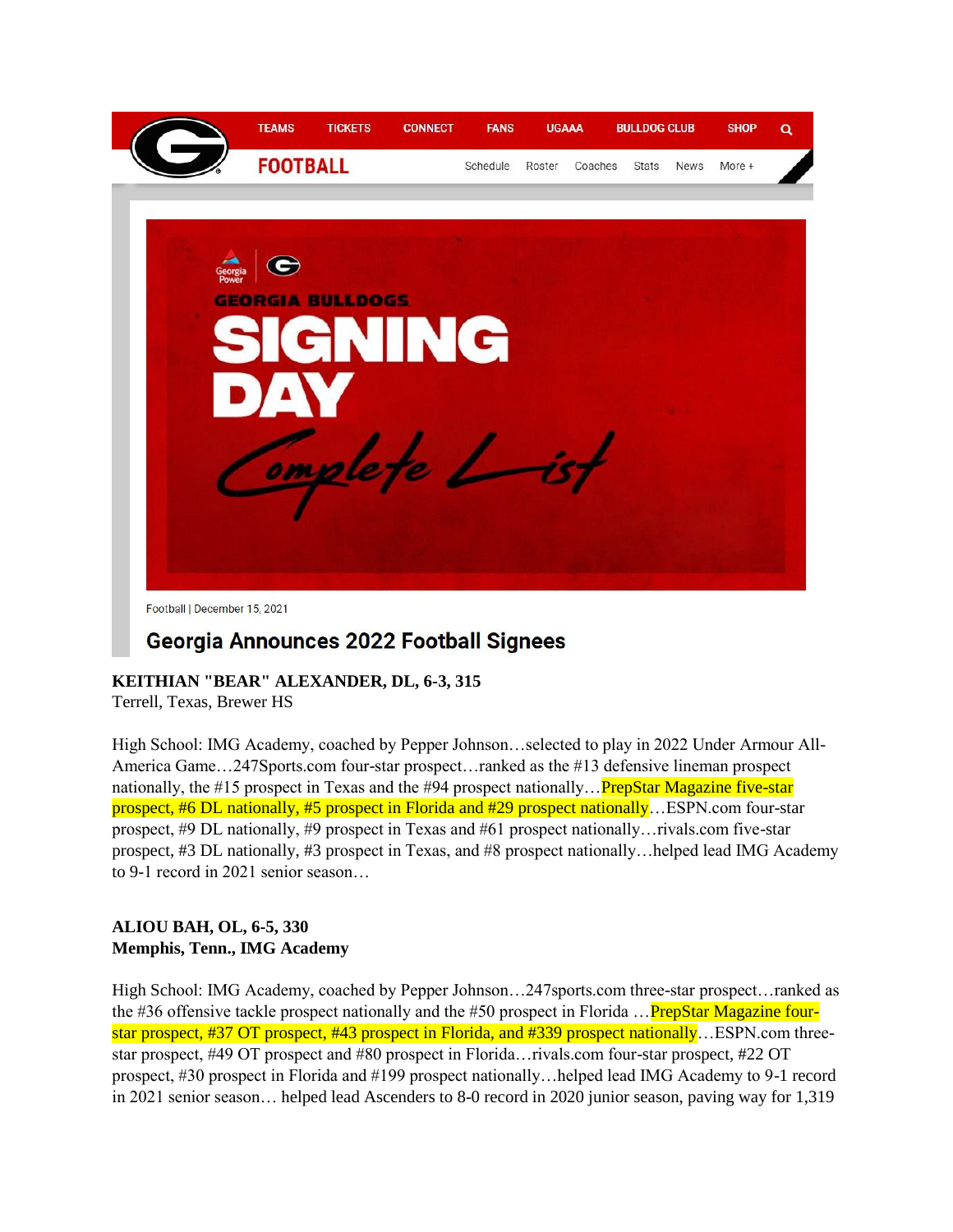#### **DREW BOBO, OL, 6-5, 290 Auburn Ala., Auburn HS**

High School: Auburn HS, coached by Keith Etheredge…247Sports.com three-star prospect…ranked as the #97 offensive tackle prospect nationally and the #39 prospect in Alabama... PrepStar Magazine threestar prospect...ESPN.com three-star prospect, #60 OT prospect and #32 prospect in Alabama... rivals.com three-star prospect…helped lead Auburn to 10-3 record and to semifinals of AHSAA Class 7A playoffs…selected to play in Alabama-Mississippi All-Star Game…helped lead Hammond HS (Columbia, S.C.) to 13-0 record and SCISA Class 3A state championship…son of former Georgia quarterback and offensive coordinator Mike Bobo, who also served as head coach at Colorado State.

#### **OSCAR DELP, TE, 6-5, 225 Cumming, Ga., West Forsyth HS**

High School: West Forsyth HS, coached by Dave Svehla…247sports.com four-star prospect…ranked as the #1 tight end prospect nationally, the #4 prospect in Georgia and the #41 prospect nationally… **PrepStar** Magazine four-star prospect, #2 TE prospect, #8 prospect in Georgia and #87 prospect nationally...ESPN.com four-star prospect, #3 TE prospect, #17 prospect in Georgia and #162 prospect nationally…rivals.com four-star prospect, #2 TE prospect, #10 prospect in Georgia and #100 prospect nationally…DawgPost four-star prospect and #4 prospect in Georgia…helped lead West Forsyth to a 6-3 record and 968 all-purpose yards and nine total touchdowns in 2021 senior season, including 59 receptions for 923 receiving yards and eight touchdowns, as well as 14 carries for 45 yards and one touchdown…reached GHSA Class 7A playoffs with Wolverines, posting 10 receptions for 120 yards and one touchdown in first round loss… honored as a 247sports.com All-American…named 2021 Forsyth County Offensive Player of the Year…named to the 2020 MaxPreps All-Georgia second-team selection on offense as a junior after working at TE, but spent considerable time in the slot, and seeing limited defensive snaps as a junior for West Forsyth team that made it to third round of Class 7A playoffs…also plays lacrosse.

#### **DAYLEN EVERETTE, 6-1, 190 Norfolk, Va., IMG Academy (Bradenton, Fla.)**

High School: IMG Academy, coached by Pepper Johnson…selected to play in 2022 Under Armour All-American Game...247Sports.com four-star prospect...ranked as the #3 cornerback prospect nationally, the #5 prospect in Florida and the #26 prospect nationally…PrepStar Magazine five-star prospect, #7 CB prospect, #6 prospect in Florida and #39 prospect nationally...ESPN.com four-star prospect, #7 CB prospect, #8 prospect in Florida and #43 prospect nationally…rivals.com four-star prospect, #7 CB prospect, #7 prospect in Florida and #47 prospect nationally… helped lead IMG Academy to 9-1 record in 2021 senior season…helped lead Ascenders to 8-0 record in 2020 junior season…tallied eight tackles and recovered a fumble in junior season…played first seasons at Norview HS (Norfolk, Va.)…helped lead Pilots to 5-5 record in 2019 sophomore season and VHSL Class 5A playoffs, recording 11 interceptions.

## **JACOB HOOD, OL, 6-8, 350 Nashville, Tenn., Hillsboro HS**

High School: Hillsboro HS, coached by Anthony Brown…247Sports.com three-star prospect…ranked as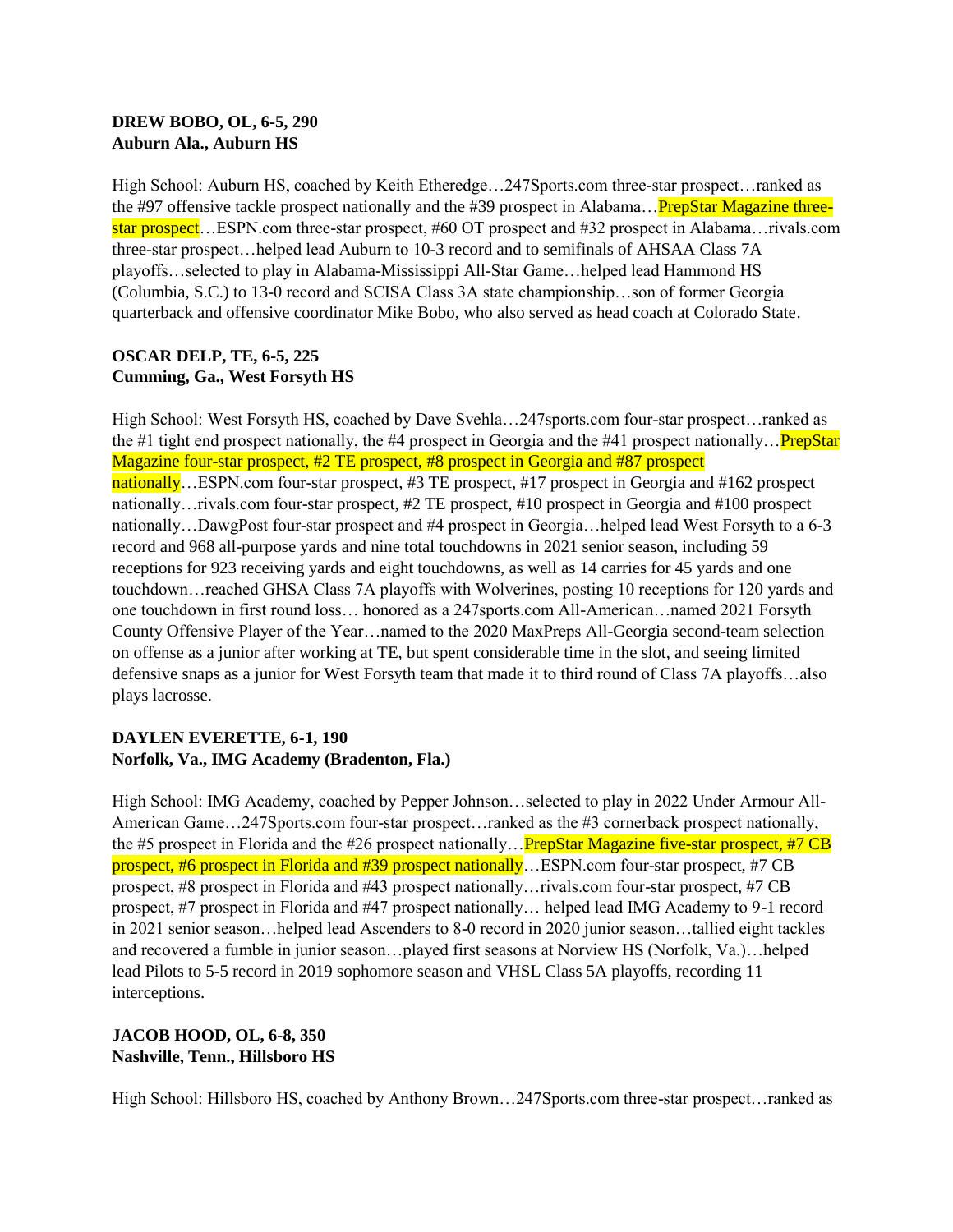the #59 offensive tackle prospect nationally and the #20 prospect in Tennessee... PrepStar Magazine fourstar prospect, #35 OT prospect, #12 prospect in Tennessee and #323 prospect nationally…ESPN.com three-star prospect, #53 OT prospect and #17 prospect in Tennesseee…rivals.com four-star prospect, #23 OT prospect, #5 prospect in Tennessee and #210 prospect nationally…helped lead Hillsboro HS to 3-7 record in 2021 senior season…paved the way for a Burros offense that averaged 86.9 yards of offense per game in 2021.

# **JULIAN HUMPHREY, DB, 6-0, 190 Webster, Texas, Clear Lake HS**

High School: Clear Lake HS, coached by Larry McRae…selected to play in 2022 All-American Bowl…247Sports.com four-star prospect…ranked as the #13 cornerback prospect nationally, the #17 prospect in Texas and the #87 prospect nationally…PrepStar Magazine four-star prospect, #11 CB prospect, #18 prospect in Texas and #95 prospect nationally…ESPN.com four-star prospect, #19 CB prospect, #32 prospect in Texas and #177 prospect nationally…rivals.com four-star prospect, #6 CB prospect, #8 prospect in Texas and #44 prospect nationally…helped lead Clear Lake HS to a 4-6 record in his 2021 senior season...finished his senior season with 27 total tackles, 23 solo tackles, with 8 pass deflections… registered 24 tackles, 18 solo, with 8 passes defended and one interception in 2020 junior season...notched 27 total tackles, 20 solo, with seven passes defended and one interception in 2019 sophomore season.

# **MARVIN JONES, JR., OLB, 6-5, 250 Sunrise, Fla., American Heritage HS**

High School: American Heritage HS, coached by Pat Surtain…selected to play in 2022 All-American Bowl…247Sports.com five-star prospect…ranked as the #1 edge prospect nationally, #3 prospect in Florida and #19 prospect nationally… PrepStar Magazine five-star prospect, #2 defensive end prospect, #7 prospect in Florida and #40 prospect nationally…ESPN.com four-star prospect, #6 edge prospect, #10 prospect in Florida and #62 prospect nationally…rivals.com five-star prospect, #2 edge prospect, #3 prospect in Florida and #14 prospect nationally…helped lead American Heritage HS to 6-4 record and to FHSAA Class 5A regional semifinals…tallied 46 tackles, six tackles for loss and five sacks for Patriots in 2021 senior season…also caught three passes for 63 yards and one touchdown on offense…helped lead Patriots to 11-2 record and Class 5A state championship in 2020 junior season…posted 55 tackles, 14 tackles for loss, 13 sacks and recovered a fumble in junior season…named to Florida HS Football Class 5A First Team Defense…father, Marvin, Sr., was a two-time All-American linebacker at Florida State and winner of 1992 Butkus and Lombardi Awards before playing 11 seasons for New York Jets.

# **C.J. MADDEN, LB, 6-4, 240 Ellenwood, Ga., Cedar Grove HS**

High School: Cedar Grove HS, coached by John Adams…247Sports.com four-star prospect…ranked as the #13 linebacker prospect nationally, #16 prospect in Georgia and #153 prospect nationally… PrepStar Magazine three-star prospect, #27 edge prospect, #44 prospect in Georgia and #425 prospect nationally...ESPN.com three-star prospect, #63 LB prospect and #83 prospect in Georgia... rivals.com three-star prospect and #32 LB prospect…DawgPost three-star prospect and #29 prospect in Georgia…led Cedar Grove to 12-3 record in 2021 senior season and GHSA Class 3A state championship…played in one JV game at Cedar Grove in 2020 junior season…played at Arabia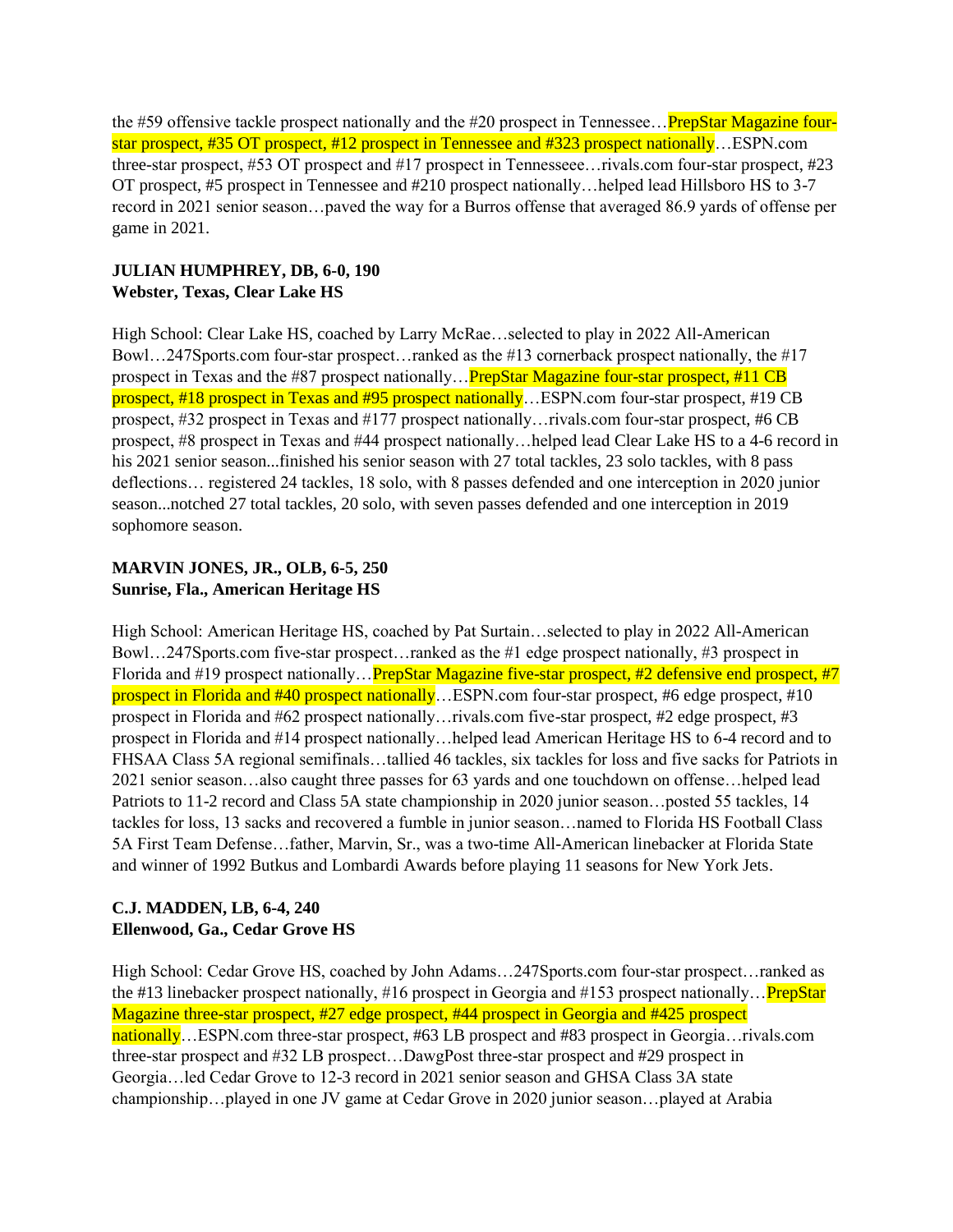Mountain HS (Lithonia, Ga.) in 2019 sophomore season...posted 20 tackles, two tackles for loss and forced two fumbles for Rams.

# **DE'NYLON MORRISSETTE, WR, 6-1, 200 Stone Mountain, Ga., North Cobb HS**

High School: North Cobb HS, coached by Shane Queen....247Sports.com four-star prospect…ranked as the #32 wide receiver prospect nationally, the #19 prospect in Georgia and the #182 prospect nationally…PrepStar Magazine four-star prospect, #31 WR prospect, #18 prospect in Georgia and #202 prospect nationally...ESPN.com four-star prospect, #45 WR prospect and #29 prospect in Georgia…rivals.com four-star prospect, #30 WR prospect, #19 prospect in Georgia and #199 prospect nationally…DawgPost four-star prospect and #11 prospect in Georgia… helped lead North Cobb to a 10- 2 record and to second round of GHSA 7A state playoffs in 2021 senior season…helped lead Brookwood HS to 8-3 record and GHSA 7A state playoffs in 2020 junior season…led Mustangs with seven touchdowns, 824 yards receiving, 63 receptions and receiving yards per game with 91.6…2020 Gwinnett Prep Sports All-County Second Team…attended St. Frances Academy in Baltimore for his sophomore and freshman years, coached by Chuck Bailey…was teammates with current Georgia linebacker *[Jamon](https://georgiadogs.com/roster.aspx?rp_id=5374)  [Dumas-Johnson](https://georgiadogs.com/roster.aspx?rp_id=5374)*…named to MaxPreps High School Sophomore All-American Second Team Offense…also ran track.

#### **BRANSON ROBINSON, RB, 5-10, 220 Canton, Miss., Germantown HS**

High School: Germantown HS, coached by Dan Chris...selected to play in the 2022 Under Armour All-America Game...247Sports.com four-star prospect…ranked as the #9 running back prospect nationally, the #3 prospect in Mississippi and the #126 prospect nationally… **PrepStar Magazine five-star prospect**, #4 RB prospect, #1 prospect in Mississippi and #47 prospect nationally...ESPN.com four-star prospect, #2 RB prospect, #1 prospect in Mississippi and #21 prospect nationally…rivals.com four-star prospect, #9 RB prospect, #3 prospect in Mississippi and #126 prospect nationally...helped lead Germantown HS to a 5-7 record in 2021 senior season...carried the ball 121 times for 1,179 yards and 15 touchdowns in 2020 junior season…rushed 33 times for 174 yards and two touchdowns in 2019 sophomore season…tallied 119 carries for 873 yards and 12 rushing touchdowns in 2018 freshman season.

# **GRIFFIN SCROGGS, OL, 6-3, 315 Grayson, Ga., Grayson HS**

High School: Grayson HS, coached by Adam Carter…247Sports.com three-star prospect…ranked as the #62 interior offensive lineman nationally and the #110 prospect in Georgia... **PrepStar Magazine three**star prospect, #69 offensive tackle prospect and the #84 prospect in Georgia...ESPN.com three-star prospect, #5 center prospect and #95 prospect in Georgia…rivals.com three-star prospect, #42 offensive guard prospect and #74 prospect in Georgia…DawgPost three-star prospect and #42 prospect in Georgia…helped lead Grayson to 10-4 record and GHSA Class 7A semifinals…named to 247Sports.com All-America Team…helped lead Rams to 2020 GHSA Class 7A state championship…named to 2020 MaxPreps All-State Second Team…played first two seasons at Buford HS.

# **JAHEIM "SLIM" SINGLETARY, DB, 6-1, 175 Jacksonville, Fla., Riverside HS**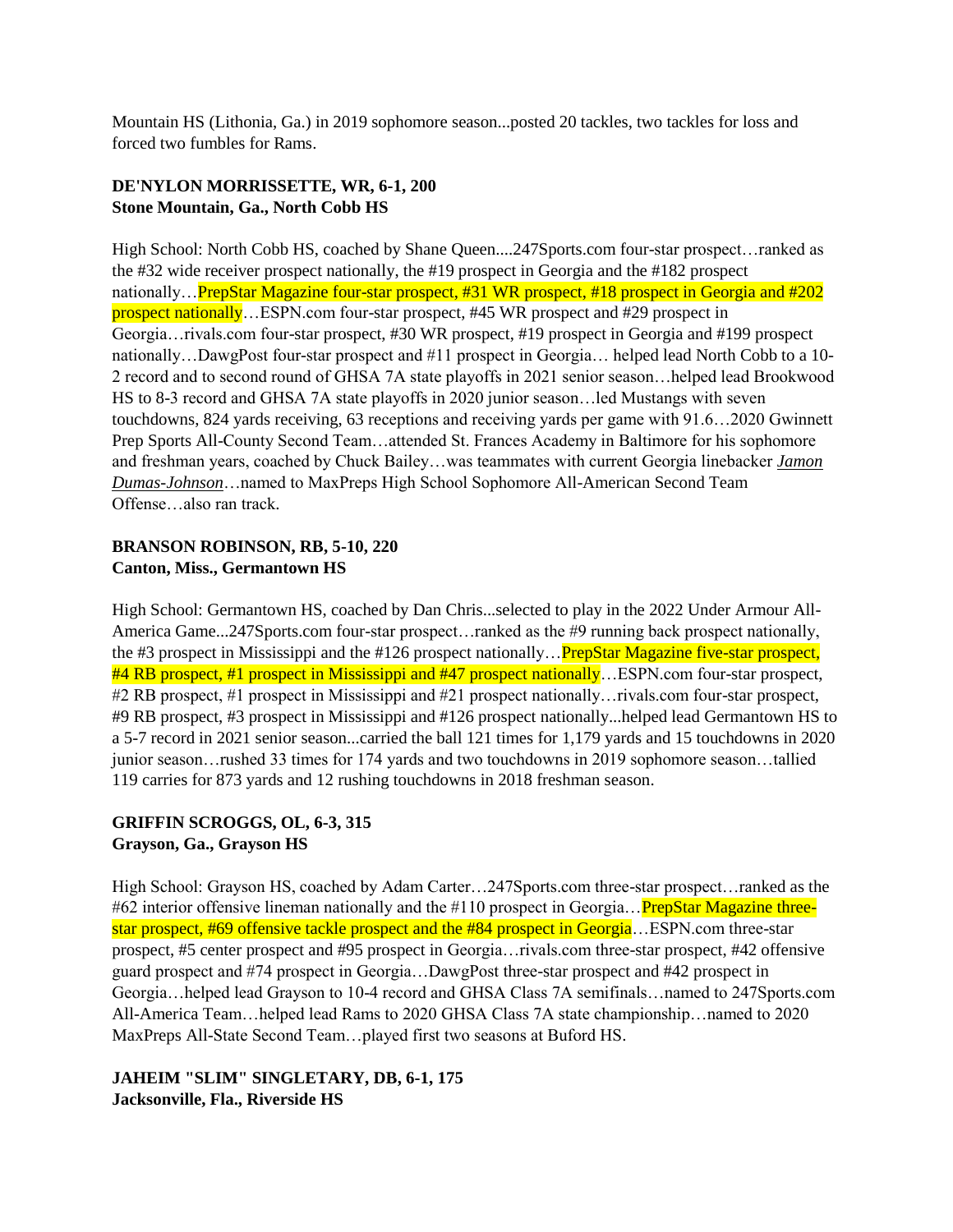High School: Riverside HS, coached by O.J. Small…247Sports.com four-star prospect…ranked as the #7 cornerback prospect nationally, the #8 prospect in Florida and the #57 prospect nationally… **PrepStar** Magazine five-star prospect, #5 CB prospect, #3 prospect in Florida and #18 prospect nationally…ESPN.com four-star prospect, #3 CB prospect, #5 prospect in Florida and #16 prospect nationally…rivals.com five-star prospect, #1 CB prospect, #2 prospect in Florida and #7 prospect nationally…helped lead Riverside HS to a 10-2 record and FHSAA Class 6A regional semifinals in his 2021 senior season...finished his senior season with Generals with 28 total tackles, 21 solo tackles, with seven passes defended and four interceptions…registered 18 tackles, 15 solo stops, with six passes defended and three interceptions in 2020 junior season...notched 47 total tackles, 37 solo and 11 assists in 2019 sophomore season…posted 27 tackles, 24 solo, with six passes defended and seven interceptions in 2018 freshman season.

# **C.J. SMITH, WR, 6-3, 175 Apopka, Fla., Mount Dora HS**

High School: Bishop Moore HS, coached by Matt Hendrick…247Sports.com three-star prospect…ranked as the #65 wide receiver prospect and #49 prospect in Florida… **PrepStar Magazine four-star prospect**, #36 WR prospect, #27 prospect in Florida and #230 prospect nationally…ESPN.com four-star prospect, #16 WR prospect, #14 prospect in Florida and #125 prospect nationally…rivals.com four-star prospect, #46 WR prospect and #44 prospect in Florida…helped lead Bishop Moore HS to a 5-7 record in 2021 senior season...finished his senior season with eight receptions and 126 yards before injuring his meniscus and undergoing surgery…registered 23 receptions for 362 yards and four touchdowns as a junior…notched three receptions and 57 yards as a sophomore…won FHSAA Class 2A state championships in 100-meter and 200-meter as junior, was also runner-up in 4x100-meter relay…led state of Florida and ranked fourth nationally in 100-meter with 10.5 time in 2020-21 season.

## **COLE SPEER, WR, 5-11, 185 Calhoun, Ga., Calhoun HS**

High School: Calhoun HS, coached by Clay Stephenson…247Sports.com three-star prospect…ranked as the #62 wide receiver prospect nationally and the #38 prospect in Georgia... PrepStar Magazine three-star prospect, #82 WR prospect, #47 prospect in Georgia and #488 prospect nationally…ESPN.com three-star prospect, #85 WR prospect and #49 prospect in Georgia… rivals.com three-star prospect…DawgPost three-star prospect and #31 prospect in Georgia…helped lead Calhoun to 12-3 record and to GHSA Class 5A championship game…registered 59 receptions for 1,159 yards and 11 touchdowns for Yellow Jackets in 2020 junior season, reaching Class 5A quarterfinals.

## **MALAKI STARKS, DB, 6-1, 205 Jefferson, Ga., Jefferson HS**

High School: Jefferson HS, coached by Gene Cathcart…selected to play in 2022 Under Armour All-American Game...247Sports.com five-star prospect...ranked as the #1 athlete prospect nationally, the #2 prospect in Georgia and the #4 prospect nationally…PrepStar Magazine five-star prospect, #1 athlete prospect, #2 prospect in Georgia and #15 prospect nationally...ESPN.com five-star prospect, #1 athlete prospect, #2 prospect in Georgia and #10 prospect nationally…rivals.com four-star prospect, #2 athlete prospect, #5 prospect in Georgia and #44 prospect nationally…DawgPost five-star prospect and #2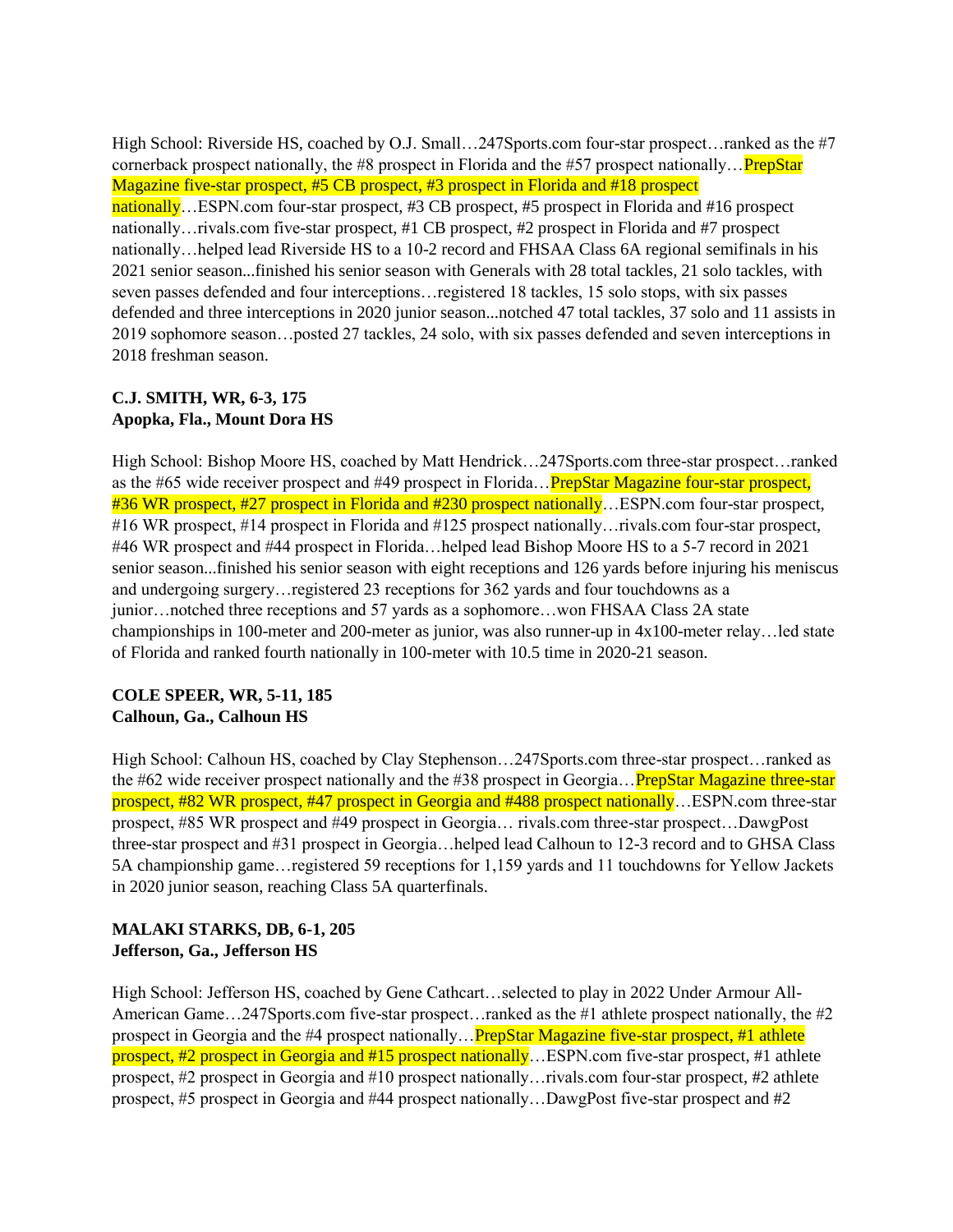prospect in Georgia…named to 2021 Atlanta Journal-Constitution Super 11…helped lead Jefferson to 9-2 record and GHSA Class 4A playoffs in 2021 senior season…finished senior season with Dragons with 13 tackles, 11 solo stops and two interceptions…also completed four passes for 62 yards and rushed for 303 yards and five touchdowns…helped lead Dragons to 14-1 record and GHSA Class 4A state championship game…named to 2020 Georgia All-State Second Team Defense…registered 81 career tackles and nine interceptions during career…also notched 2,384 yards on 259 carries for 34 touchdowns and caught eight passes for 157 yards and two touchdowns in career…also competed for Jefferson in track and field, helping Dragons win GHSA Class 4A state championship in 2019 freshman season...won 4A individual state title in long jump with 23-7 effort…also set personal best marks of 10.55 in 100-meter dash and 24- 9 long jump.

## **GUNNER STOCKTON, QB, 6-1, 210 Tiger, Ga., Rabun County HS**

High School: Rabun County HS, coached by Jaybo Shaw…selected to play in 2022 All-American Bowl…247Sports.com four-star prospect…ranked as the #7 quarterback prospect nationally, the #12 prospect in Georgia and the #102 prospect nationally… PrepStar Magazine five-star prospect, #5 QB prospect, #5 prospect in Georgia and #63 prospect nationally…ESPN.com four-star prospect, #4 dualthreat QB prospect, #7 prospect in Georgia and #90 prospect nationally…rivals.com four-star prospect, #2 dual-threat QB prospect, #4 prospect in Georgia…DawgPost four-star prospect and #4 prospect in Georgia…selected as the 2021 Georgia Gatorade Football Player of the Year… named to 2021 Atlanta Journal-Constitution Super 11… led Rabun County to 11-2 record and GHSA Class 2A quarterfinals in 2021 senior season…completed 71.3 percent of passes for 4,134 yards and 55 touchdowns with only one interception for Wildcats in senior season…also rushed for 956 yards and 15 touchdowns on 137 carries…led Wildcats to 12-2 record and GHSA Class 2A semifinals in 2020 junior season…amassed 13,652 career passing yards, 177 passing touchdowns, 4,372 rushing yards and 77 rushing touchdowns in four-year career…holds state records in career passing touchdowns, passing yards and rushing touchdowns…helped Wildcats reach Class 2A quarterfinals in first two seasons…named to MaxPreps All-America First Team for baseball in sophomore season and named to Second Team in junior season.

## **JACOREY THOMAS, DB, 6-0, 200 Orlando, Fla., Boone HS**

High School: Boone HS, coached by Andy Johnson...247Sports.com four-star prospect…ranked as the #23 safety prospect nationally and the #33 prospect in Florida... PrepStar Magazine four-star prospect, #26 safety prospect, #41 prospect in Florida and #312 prospect in Florida...ESPN.com four-star prospect, #29 safety prospect and #59 prospect in Florida…rivals.com four-star prospect, #32 safety prospect and #51 prospect in Florida…helped lead Boone HS to 8-4 record in his 2021 senior season...finished his senior season with 77 total tackles, 37 solo tackles, two interceptions, one sack and 13.0 tackles for loss, along with 36 catches for 601 yards and five touchdowns...registered 37 carries for 215 yards and four touchdowns as in 2020 junior season, along with 19 catches for 349 yards and three touchdowns.

## **BRETT THORSON, P, 6-2, 210 Dumbalk North, Aus., ProKick Australia**

High School: Coached by Nathan Chapman and John Smith at ProKick Australia, an organization that has developed 17 All-American punters and kickers, with has 75 athletes on scholarship or contract in the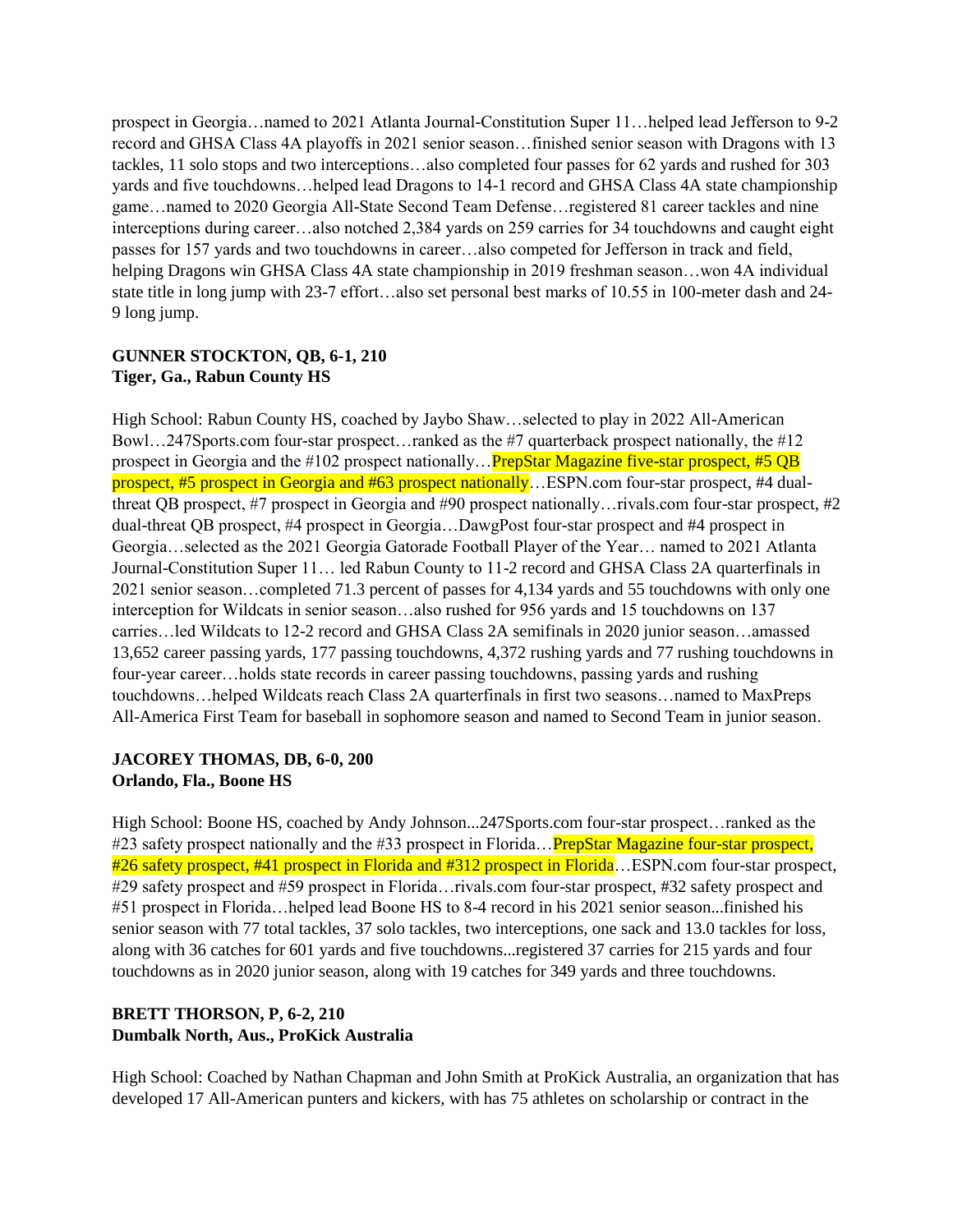United States…247Sports.com three-star prospect…ranked as the #1 punter prospect nationally…PrepStar Magazine four-star prospect and #1 punter prospect…rivals.com two-star prospect…started kicking in Australian Rules Football or "footy" and was noticed by Prokick coaches in an amateur recreation league...studied osteology for two years in Melbourne.

# **JALON WALKER, ILB, 6-2, 225 Salisbury, NC., Salisbury HS**

High School: Salisbury HS, coached by Brian Hinson…selected to play in 2022 Under Armour All-American Game…247Sports.com four-star prospect…ranked as the #3 linebacker prospect nationally, the #2 prospect in North Carolina and the #44 prospect nationally... **PrepStar Magazine five-star prospect**, #5 LB prospect, #2 prospect in North Carolina and #41 prospect nationally... ESPN.com four-star prospect, #3 LB prospect, #2 prospect in North Carolina and #38 prospect nationally…rivals.com four-star prospect, #3 LB prospect, #2 prospect in North Carolina and #79 prospect nationally…selected as the 2020 North Carolina Gatorade Football Player of the Year…helped lead Salisbury to 11-1 record and third round of NCHSAA Class 2A playoffs…notched 39 tackles, including 24 solo stops and one sack, while also playing offensive snaps at tight end…named finalist for 2021 High School Butkus Award…named the Central Carolina Conference Defensive Player of the Year during his junior and senior seasons…named Big 22 Player of the Year for best player in Charlotte area…also competed in basketball and track and field for Salisbury.

# **C.J. WASHINGTON, ILB, 6-1, 220 Cedartown, Ga., Cedartown HS**

High School: Cedartown HS, coached by Jamie Abrams…selected to play in 2022 Under Armour All-America Game…247Sports.com four-star prospect…ranked as the #7 linebacker prospect nationally, #9 prospect in Georgia and #95 prospect nationally…PrepStar Magazine four-star prospect, #14 LB prospect, #15 prospect in Georgia and #133 prospect nationally…ESPN.com four-star prospect, #2 LB prospect, #6 prospect in Georgia and #78 prospect nationally…rivals.com four-star prospect, #26 prospect nationally and #26 prospect in Georgia…DawgPost four-star prospect and #18 prospect in Georgia…helped lead Cedartown to 11-2 record and GHSA Class 4A semifinals…posted 42 tackles, seven sacks and three tackles for loss for Bulldogs…also rushed for 1,032 yards on 137 carries with 14 touchdowns, while also catching one score as well…helped lead Bulldogs to 8-3 record and GHSA Class 4A quarterfinals in 2020 junior season…tallied 35 tackles, 10 tackles for loss, six sacks, forced two fumbles and recovered one for Bulldogs…also rushed for 698 yards on 73 carries with 15 touchdowns…named to Georgia Coaches Association Class 4A North All-State Defensive Team…helped lead Bulldogs to 7-4 record and GHSA Class 4A playoffs in 2019 sophomore season…named to Georgia Coaches Association Class 4A North All-State Defensive Team…also played varsity basketball for Cedartown.

## **SHONE WASHINGTON, DL, 6-4, 300 New Orleans, La., Life of Christ Academy**

High School: Warren Easton HS, coached by Jerry Phillips…247Sports.com three-star prospect…ranked as the #74 defensive lineman prospect nationally and the #26 prospect in Louisiana... PrepStar Magazine three-star prospect, #51 DL prospect, #16 prospect in Louisiana and #390 prospect nationally…ESPN.com four-star prospect, #28 DL prospect and #19 prospect in Louisiana…rivals.com